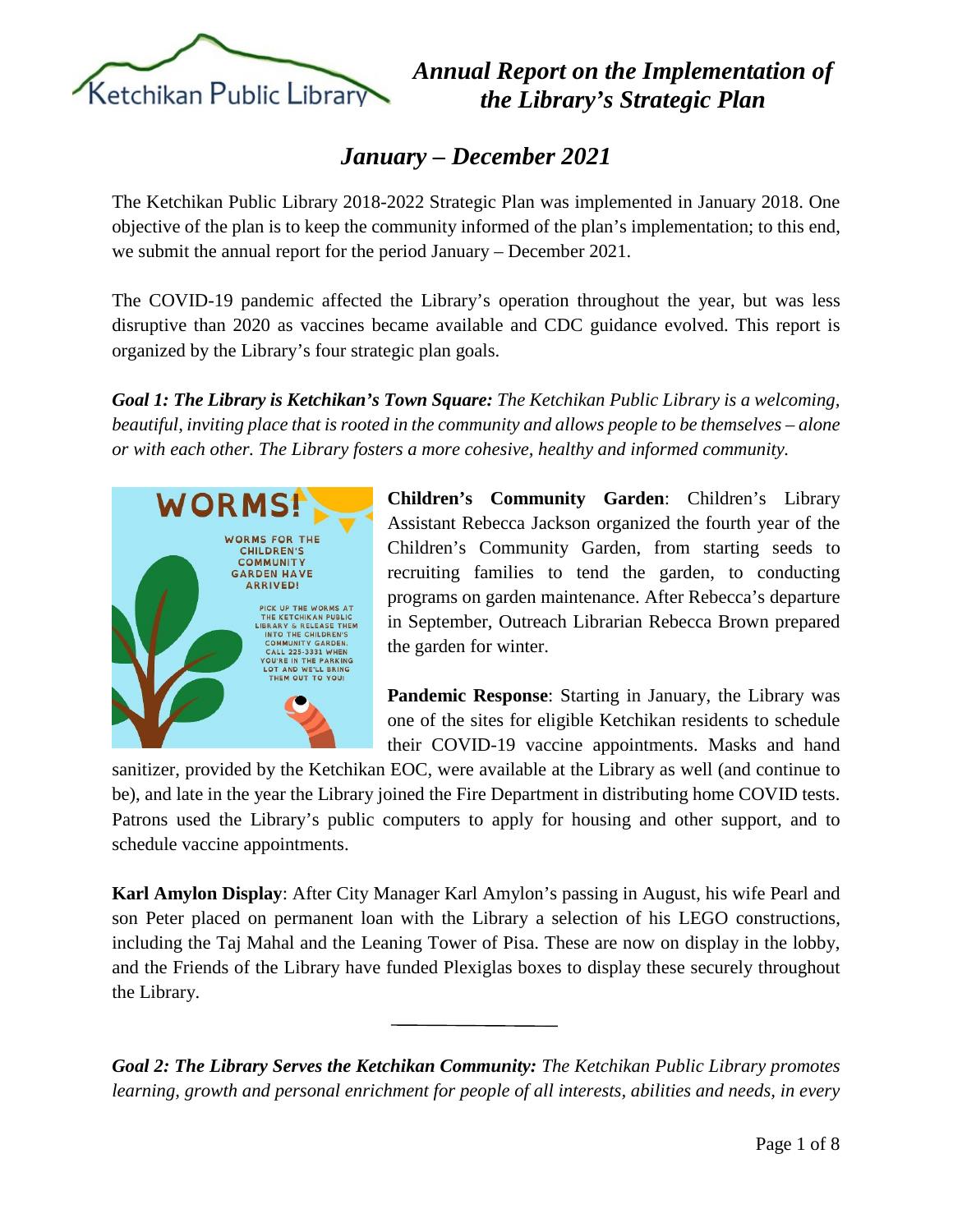*stage of life. The Library provides services both within the facility and throughout the Ketchikan Gateway Borough for a community of diverse backgrounds, cultures and languages. The Library delivers materials in a variety of formats, and provides updated equipment, Internet access and assistance using digital and online materials.*

The COVID-19 pandemic prevented the Library from holding most in-house programs in 2021, with the exception of drop-in events and a few outdoor Storytimes. However, Library staff found other ways to provide programming.

**Online Programs**: In 2021, Library staff continued to record programs to post on Facebook, Instagram and YouTube. Children's programs included Romps & Rhymes; Storytime, Babytime; Online Song Time; and Flannel Board Fridays. Several children's book publishers temporarily eased their license restrictions in response to the pandemic, and Children's Library staff posted readings of many popular books. The Adult program Reading Aloud consisted of classic stories, essays and poetry. Craft programs such as Simple Cooking With Lisa and DIY With Gayle were popular on Facebook and YouTube, with one DIY With Gayle program receiving over 2,800 views on YouTube since it was posted on April 24. The Ketchikan Public Library YouTube channel is the archive for the Library's online programs—those that do not feature in-copyright readings and as of January 2022, 295 videos are available there.

**Reading the Classics**: Shortly after the pandemic began, KRBD Community Radio found a slot for a weekly half-hour Library show called Reading the Classics. Library staff take turns recording classic stories that are in the public domain, and the show is broadcast on Tuesdays at 6:30pm. KRBD provides links to past shows on its website.



*Leprechaun Traps in March to help the Library with its pesky leprechaun infestation.*

**Maker / Craft / Experiment / Tasting Bags**: Maker bags contain all the materials and instructions needed to create a project, do an experiment, or try unusual foods at home. The Library provided these for children, teens, adults and seniors throughout the year. Children's Library staff prepared Little Learners' kits especially for children under 3 years. T.A.G. coordinator Kelly Johnson prepared two Teen maker bags each month—a craft bag and a tasting kit.

**Summer and Winter Reading Programs**: The 2021 Adult Winter Reading Challenge ran from January 2 through February 28, and 117 people participated. The Teen Summer Reading Challenge started June 3 with a drop-in Beach Party, and ran through August 26, with 55 active participants. The Children's Summer Reading Program *Children particularly liked creating*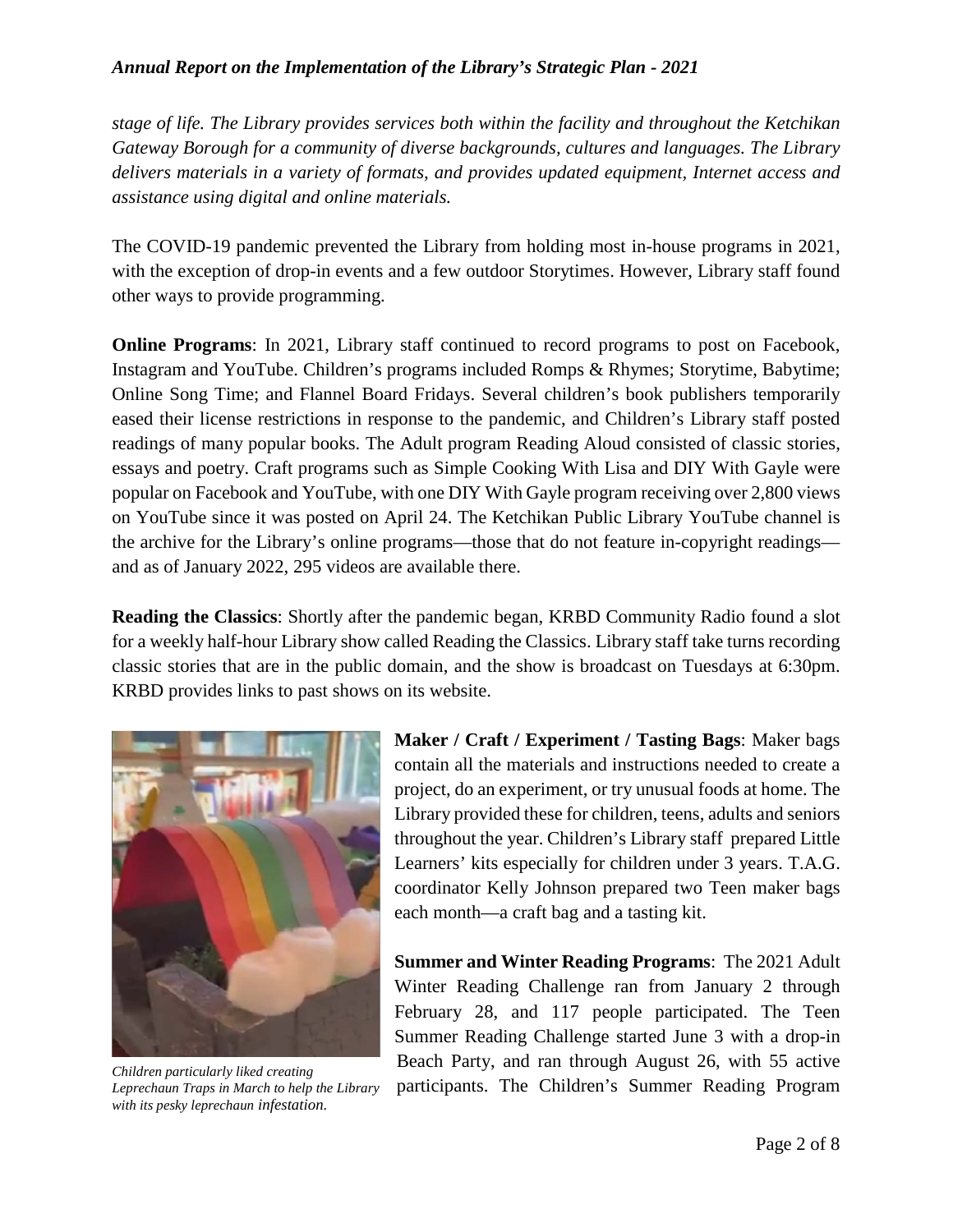began June 1 and ran through July 31, and the Read-On Program continued through August 26; 496 children participated. The Children's Winter Reading Challenge ran from December 1 and 31 and drew 87 participants.

**Other Programs:** Several times during the summer and fall, Children's Senior Librarian Amie Toepfer distributed Story Jars throughout the island and invited families to photograph themselves with the jar they found and post the photo on Facebook or Instagram. Children's fall drop-in events included the Fall Festival, Book 'n Treat, and Polar Express. The Children's Grow Your Heart Challenge in November gave 235 kids the opportunity to practice various acts of kindness throughout the month. In February adults could go on a Blind Date With a Book, checking out and reviewing a book cover-unseen, and in October they could join the Second Chance Book Club and check out little-known books that received good reviews.

**Other Items**: In April, Adult Services Librarian Lisa Pearson prepared two Hiking Explorer Kits, with equipment, supplies and local trail guides for those who want to enjoy Ketchikan's wild places. Patrons were encouraged to check these out with a Ketchikan Volunteer Rescue Squad SPOT Locator Beacon, also available from the Library. For those who prefer indoor activities, the Children's Library premiered six board games available for one-week checkouts. The Seed Library provided residents with a variety of seeds to try in their gardens. Adult Library Assistant Shawna Carter ordered and created displays of Federal tax and PFD forms in the spring of 2021.

**Displays**: In the fall, Outreach Librarian Rebecca Brown began a monthly Staff Picks display, featuring each staff member's favorite book or movie on a specific theme. Head of Adult Services Lisa Pearson created new monthly displays across from the circulation desk, as well as a variety of special displays, including one for National Novel Writing Month, and one for Indigenous Book Week in November. The Children's Library Banned Book Week display caused some social media controversy in late September, but no formal challenges were submitted objecting to specific books or other materials in the Library's collections.

*Goal 3: The Library Engages With the Community: The Library effectively markets its services, programs and resources to the Ketchikan community. The Library invites community input and participation in its work, to meet the needs of both currently served and underserved constituencies. The Library works with other partners to pursue goals of community importance.*

**Friends of the Ketchikan Public Library**: In 2021 long-time Friends President June Dahl stepped down and Jodi Russell became President; Treasurer Jeannette Rosier stepped down as well and Lisa Scarborough became Treasurer. Many thanks to June and Jeannette for your work and dedication to the Friends and the Library!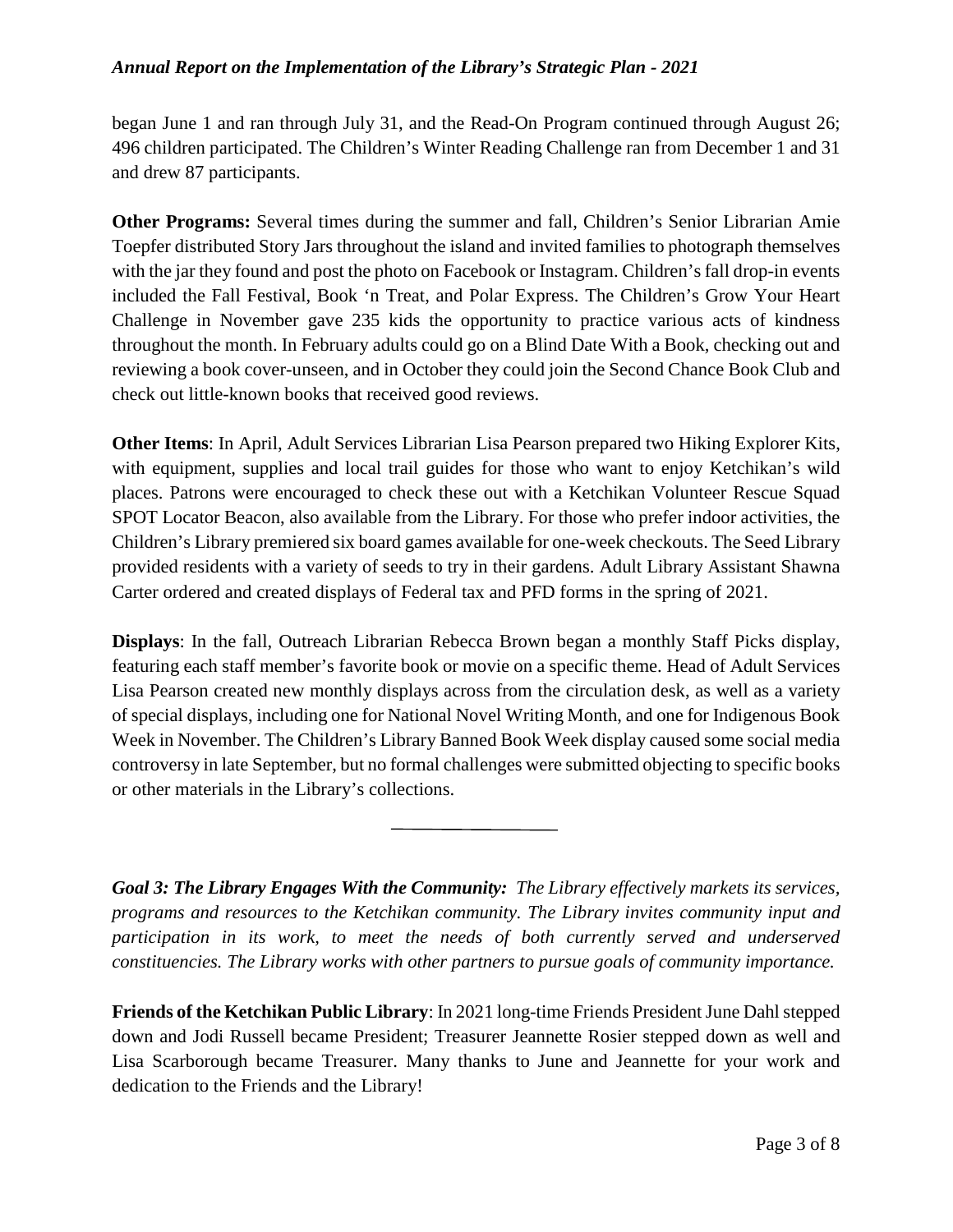The Friends had the opportunity to move their extensive book donations from a storage locker to a space at 319 Dock Street, which doubles as a book sale space. Friends Board member Jeff Williams did yeoman's work moving the donations into the new space, sorting and shelving them, and working with the rest of the Board and volunteers to conduct regular book sales there. By the end of the year, the Friends were holding two book sales a month in the new location. In 2021, the Friends approved funding for adult, children's and teen reading program prizes and paid half the cost of the Alaska Digital Library.



**Interactive Programs**: Head of Children's Services Amie Toepfer began two educational programs with accompanying monthly videos and maker bags; S.T.E.A.M. (Science, Technology, Engineering, Arts, Mathematics); and A.H.A. (Art History With Amie). She also started a Zoom book club for children between 9-12 years of age, called Bookin' It. Adult Zoom programs included sessions from the Social Security Administration, and financial tips from Ben Edwards of the local Edward Jones office. The Library held two virtual author talks: one in January with Alaskan author Marc Cameron, and the other in November with Ward

Serrill, whose book, To Crack the World Open, describes his time living in Ketchikan.

**Partnerships**: The Library teamed up with the Ketchikan Medical Center to provide Born to Read bags for newborns. Children's Services Librarian Amie Toepfer organized a Community Storywalk in October in collaboration with Ketchikan Museums, City Fire Department #1, Parnassus Books, and the Ketchikan Wellness Coalition. Lisa Pearson worked with organizers of the Filipino Book Festival in October, creating a display at the Plaza of the Library's materials in Tagalog. In November Adult Services offered the Kindness Challenge, providing people with stationary and art supplies to create holiday greetings and messages for residents of the Pioneer Home and Long-Term Care. In December, the Garden Club decorated the Library's holiday tree with beautiful hand-made ornaments. The Children's Library donated discarded children's books to the Ketchikan International Airport for their Read on the Fly program.

**Advisory Groups**: The Teen Advisory Group (T.A.G.) conducted two open houses in August to attract new teens, and met every other week starting in the fall.

The Library Advisory Board met quarterly throughout the year, and welcomed new Board members Deborah Simon, Jodi Russell, Nina Hopps, Jai Mahtani, and Grant Echohawk in addition to continuing members June Dahl, Sis Coenen, and Maureen Eldridge.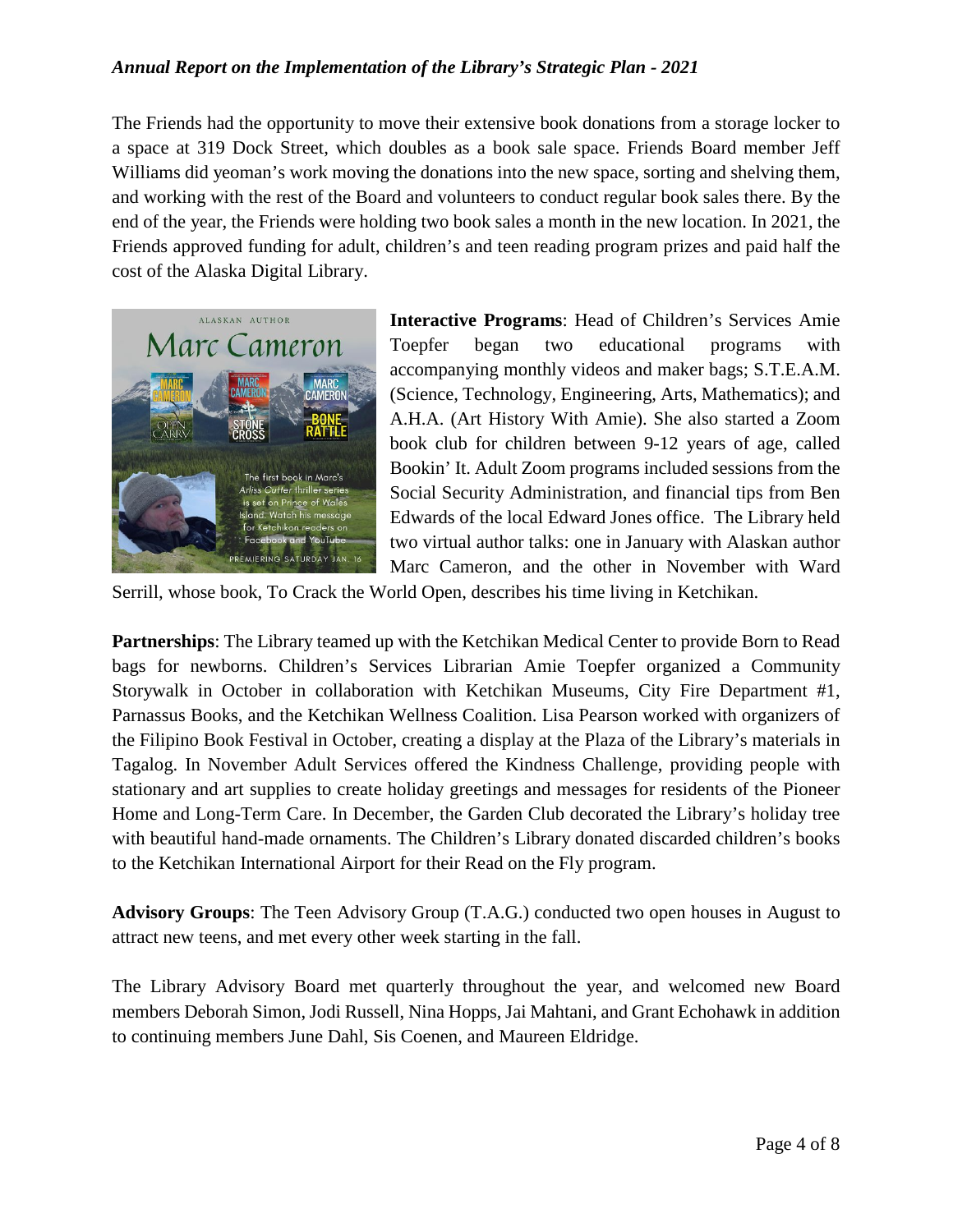**Congratulations Bags**: The Teen Advisory Group, Adult Services and Children's Services got together to prepare Congratulations bags for all students graduating from Revilla and Kayhi. Each bag contained treats and fun trinkets as well as information on applying for a permanent library account and tips on becoming an independent adult.

**Outreach Services**: Ketchikan Public Library is unusual in having services for Ketchikan residents who cannot come to the Library--people who are homebound, have transportation issues, or are incarcerated. This year Outreach Librarian Rebecca Brown began working with the KAR House and the Ketchikan Re-Entry Coalition, in addition to maintaining her activities with Rendezvous Senior Day Center, the Pioneer Home, the Saxman Senior Center, and the Ketchikan Correctional Center.

**Marketing**: The Library markets its services to the community in a variety of ways. Children's Library Assistant Ann Marie Meiresonne prepares and distributes the monthly event calendar in print and online. She and other staff members post notices on Facebook, Instagram and Twitter of Library meetings, programs and services. Outreach Librarian Rebecca Brown prepares a newsletter, Here's Some Good News, with information on Library services of particular interest to seniors. Staff members take turns announcing Library events on KRBD's twice-monthly Library Report and periodic public service announcements. Several staff members take turns writing a weekly Ad Lib column in the Ketchikan Daily News, and Rebecca Brown has a monthly column interviewing Ketchikan residents called What's On Your Shelf? We are very grateful to KRBD and the Daily News for providing the Library with these opportunities publcize Library services.

*Goal 4: The Library is a Growing, Vibrant Organization: The Ketchikan Public Library has a culture of outstanding customer service and a commitment to the concept of the Library as a community good. Library managers value and respect all staff members in their pursuit of excellence, and foster support through advocacy, professional development and an atmosphere of creativity and open-mindedness. The Ketchikan Public Library has a nimble organizational culture that adapts to changes in the community of Ketchikan.*

**Changes in First City Libraries**: In March, UAS-Ketchikan Campus announced its intention to withdraw from the First City Libraries Consortium and end its agreement with the City to share an online system and provide services to the Campus Library. In June, UAS-Ketchikan, the Ketchikan Gateway Borough School District, and the City of Ketchikan approved new partnership agreements. In the fall, the Campus Library migrated their patron, item and bibliographic records from the First City Libraries shared online system, to the Alaska Library Catalog that is used at other University of Alaska campuses. Although we no longer share a system with the Campus Library, we meet regularly with Campus Library staff to identify ways to serve the community.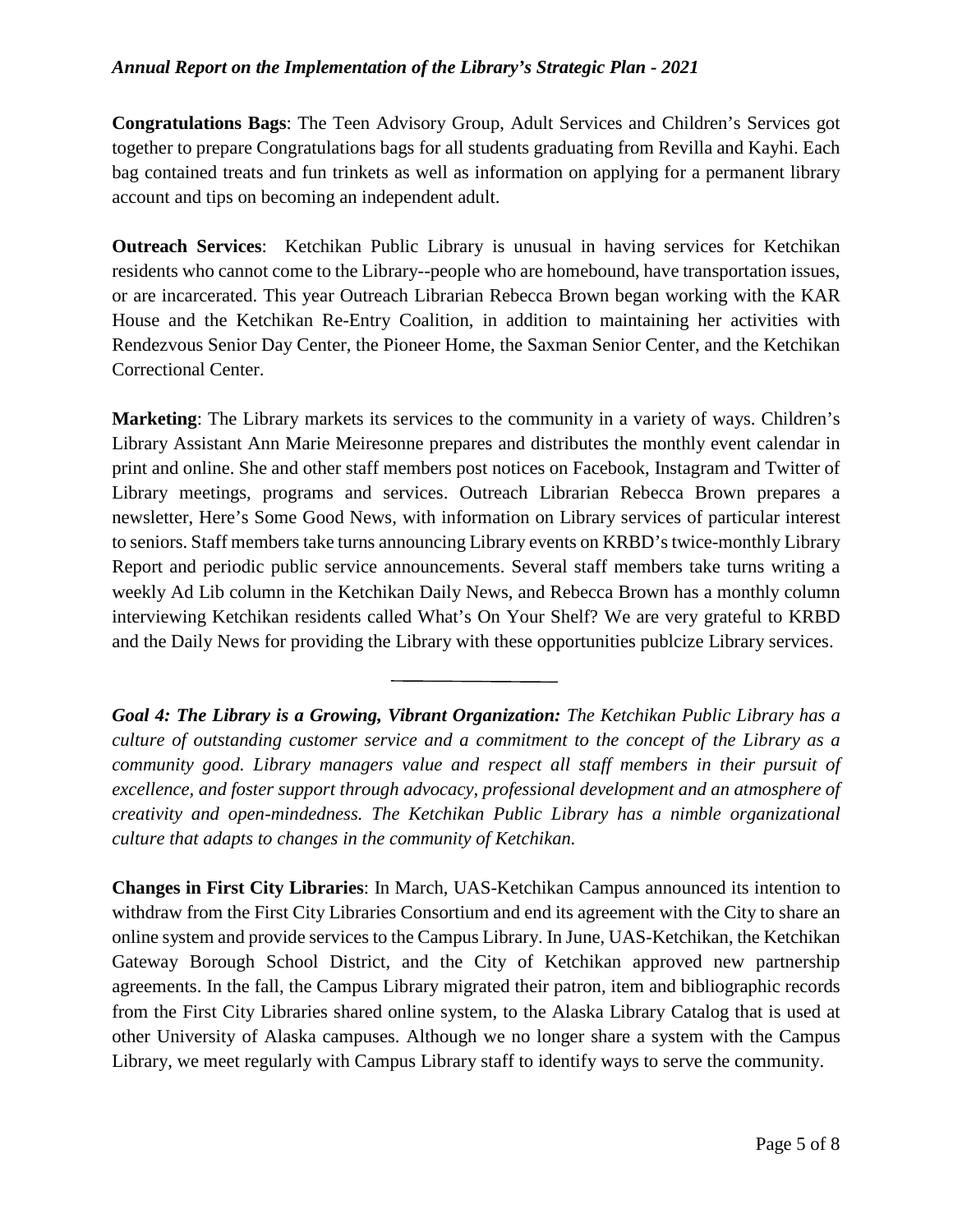**Staff Changes**: Adult Library Assistant II Tammy Dinsmore retired at the end of September after 23 years of service; Children's Library Assistant I Rebecca Jackson resigned in September to pursue opportunities in Seattle. Due to City budget concerns, the City Council froze the Library's vacant Library Assistant II position for 2022. In December the Library hired Jayd Myers for the Children's Library Assistant I position. We very much miss Rebecca and Tammy, but are happy to welcome Jayd!



*Rebecca Jackson and snowman, Christmas 2020*







*Children's Library Assistant I Jayd Myers*

**Pandemic Adaptations**: Due to Ketchikan's high COVID risk level, the Library was closed to the public from February 4-25, and May 12-28. While the Library was closed we offered curbside service to patrons on request, and in February we conducted our annual inventory of collections. On June 13 the Library moved into a new reopening phase, ending the week-long quarantine of returned items, putting newspapers and magazines on display and more chairs in public areas, and opening from 1-5pm on Sundays as well as 10am-6pm Monday-Saturday. The Library maintained this schedule through the end of December.

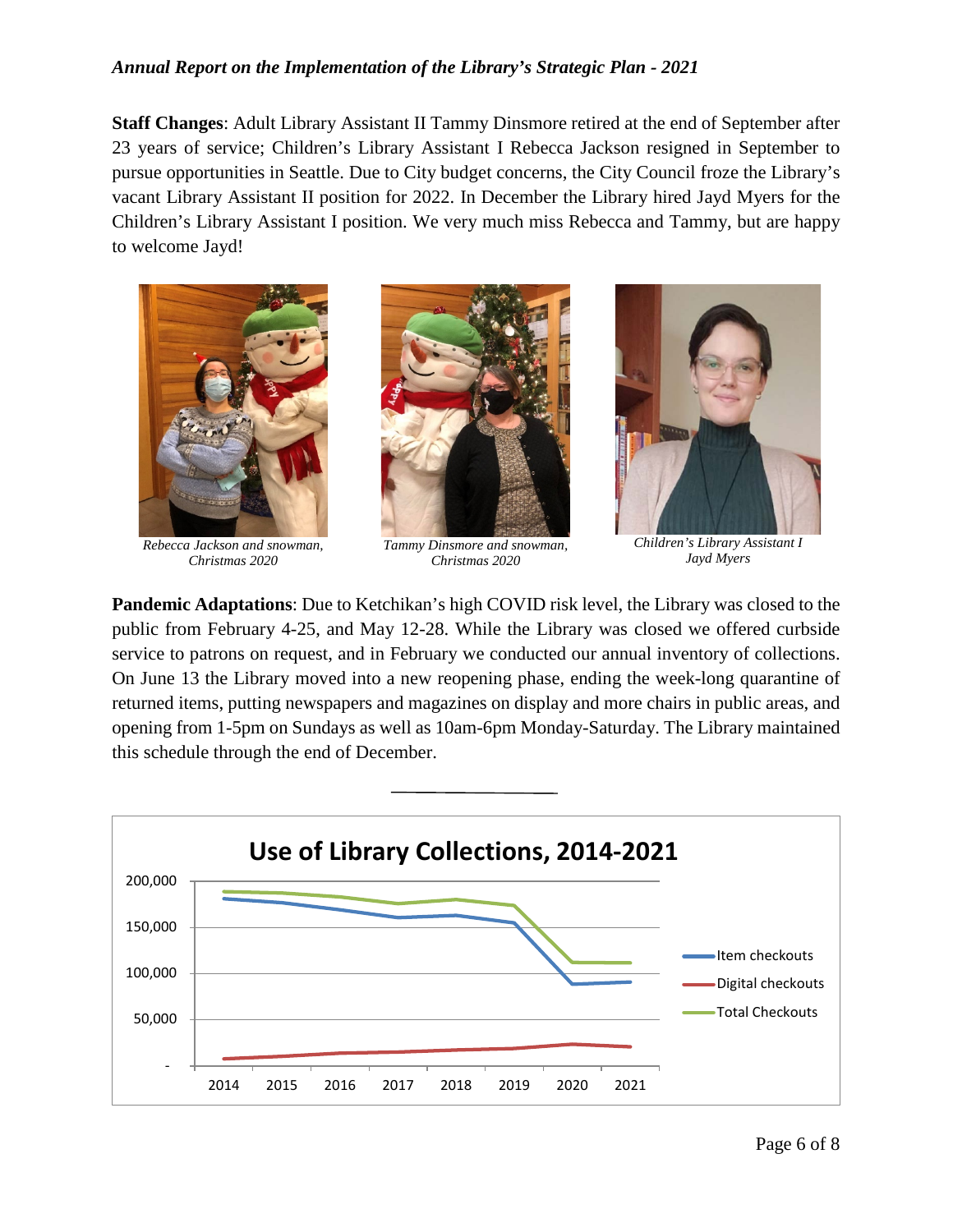**Library Collections**: The use of the Library's physical collections increased slightly, by 2.7%, in 2021 over 2020. This is in line with the 3.5% increase in 2021 Library visitors over 2020—only a third of the visitors the Library had in 2019. While the Library was open more in 2021 than in 2020, the continuing pandemic prevented us from opening our full 58 hours per week, and almost all the Library's programs were online. It seemed, too, that many of our pre-pandemic patrons have not yet returned, perhaps due to COVID concerns.

The use of downloadable electronic and audio books from the Alaska Digital Library decreased 12.2% compared to 2020, but was 10% higher than in 2019. During the periods in 2020 and 2021 when the Library was closed, more of our patrons have become comfortable reading or listening to downloadable books.

**Library Programs**: Because of the pandemic, the Library hosted very few in-person programs in 2021, and the few we did host were drop-in, to facilitate social distancing during the event. Online programs with the most views in 2021:

|          | <b>Video</b>                                   | <b>Posted</b> | Views > 3 seconds |
|----------|------------------------------------------------|---------------|-------------------|
| Adult    | DIY with Gayle: Clay Pot Lighthouses           | 4/24/2021     | 2,814             |
| Adult    | Reading Aloud: Leaves of Grass preface         | 3/6/2021      | 872               |
| Outreach | Happy National Library Week!                   | 4/5/2021      | 540               |
| Children | <b>Storytime at City Park</b>                  | 4/15/2021     | 371               |
| Outreach | Homeschooling Update                           | 3/16/2021     | 298               |
| Children | <b>Amazing Leprechaun Traps</b>                | 3/17/2021     | 263               |
| Children | Join Miss Rebecca and Sing a Song              | 2/16/2021     | 259               |
| Children | Storytime on the Library Porch                 | 6/29/2021     | 239               |
| Adult    | Reading Aloud: The Other Two, part 1           | 9/14/2020     | 238               |
| Children | <b>Storytime in City Park</b>                  | 6/11/2021     | 198               |
| Children | <b>Summer Reading Grand Prize Drawing</b>      | 8/31/2021     | 185               |
| Children | Online Song Time with Ann Marie                | 2/26/2021     | 180               |
| Children | Romps & Rhymes                                 | 2/2/2021      | 173               |
| Children | Garden Update with Miss Rebecca                | 6/14/2021     | 169               |
| Children | Singing with Miss Rebecca                      | 3/16/2021     | 164               |
| Children | Princess Book Highlight with Miss Amie         | 2/15/2021     | 148               |
| Children | <b>Exploding Soap</b>                          | 4/21/2021     | 143               |
| Adult    | Simple Cooking with Lisa: Crazy Cake           | 4/6/2020      | 143               |
| Adult    | Reading Aloud: Letters of Abigail & John Adams | 7/3/2021      | 129               |